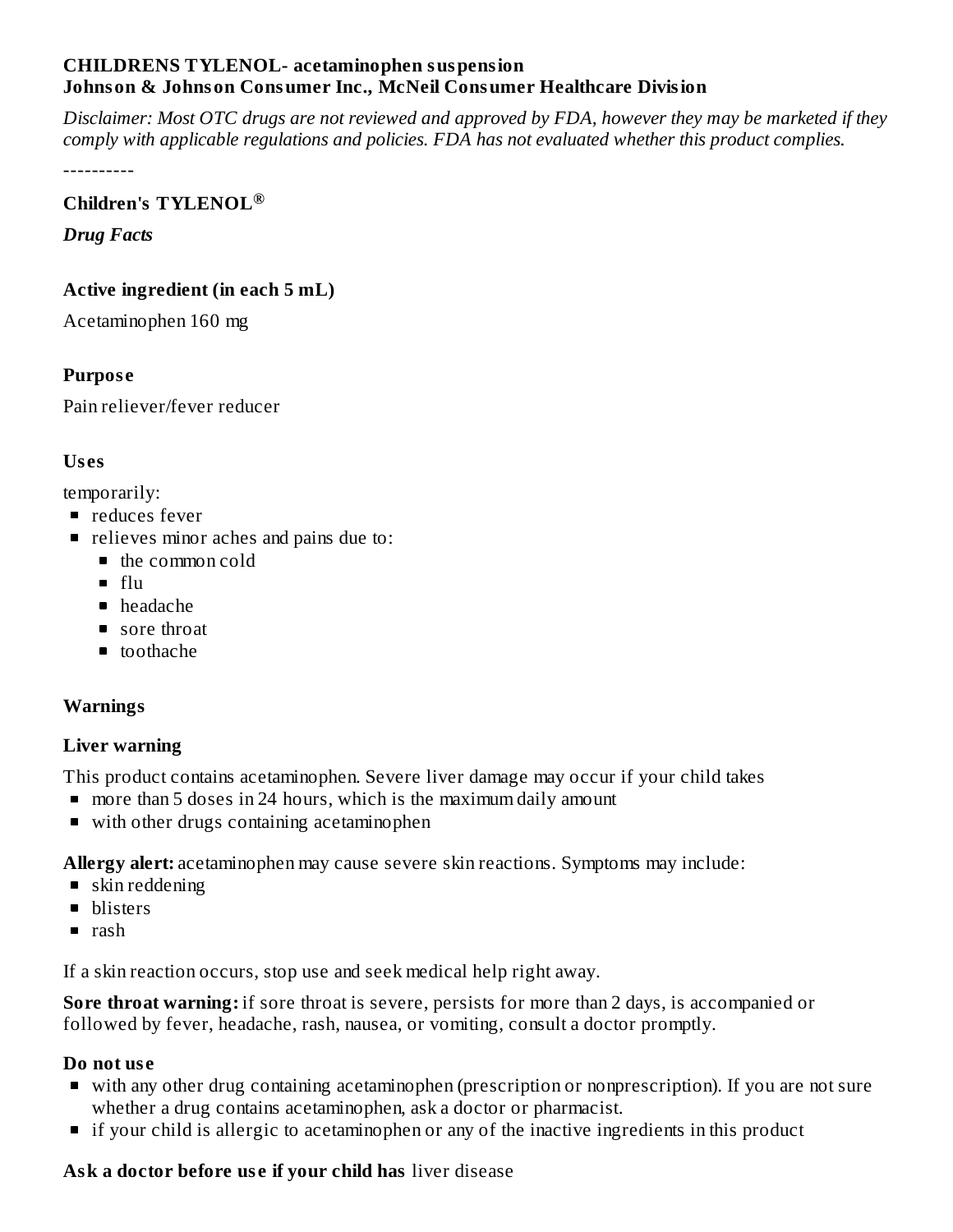# **Ask a doctor or pharmacist before us e if your child is** taking the blood thinning drug warfarin

# **When using this product do not exceed recommended dos e (s ee overdos e warning)**

### **Stop us e and ask a doctor if**

- **pain gets worse or lasts more than 5 days**
- fever gets worse or lasts more than 3 days
- new symptoms occur
- redness or swelling is present

These could be signs of a serious condition.

## **Keep out of reach of children.**

### **Overdos e warning**

In case of overdose, get medical help or contact a Poison Control Center right away. (1-800-222-1222) Quick medical attention is critical for adults as well as for children even if you do not notice any signs or symptoms.

## **Directions**

- **this product does not contain directions or complete warnings for adult us e.**
- **do not give more than directed (s ee overdos e warning)**
- **shake well before using**
- $mL =$  milliliter
- **find right dose on chart below. If possible, use weight to dose; otherwise, use age.**
- **•** remove the child protective cap and squeeze your child's dose into the dosing cup
- **P** repeat dose every 4 hours while symptoms last
- do not give more than 5 times in 24 hours

| Weight (lb) | Age (yr)      | Dose (mL)*       |
|-------------|---------------|------------------|
| under 24    | under 2 years | ask a doctor     |
| $24 - 35$   | 2-3 years     | 5mL              |
| $36 - 47$   | 4-5 years     | $7.5 \text{ mL}$ |
| 48-59       | 6-8 years     | $10 \text{ mL}$  |
| 60-71       | $9-10$ years  | 12.5 mL          |
| 72-95       | 11 years      | $15 \text{ mL}$  |

\* or as directed by a doctor

**Attention:** use only enclosed dosing cup specifically designed for use with this product. Do not use any other dosing device.

## **Other information**

- each 5 mL contains: **sodium 2 mg**
- store between  $20-25$ °C (68-77°F)
- **do not us e if carton tape or bottle wrap imprinted with "TYLENOL" is broken or missing**

## **Inactive ingredients**

anhydrous citric acid, FD&C red no. 40, flavors, glycerin, high fructose corn syrup, microcrystalline cellulose and carboxymethylcellulose sodium, purified water, sodium benzoate, sorbitol solution, sucralose, xanthan gum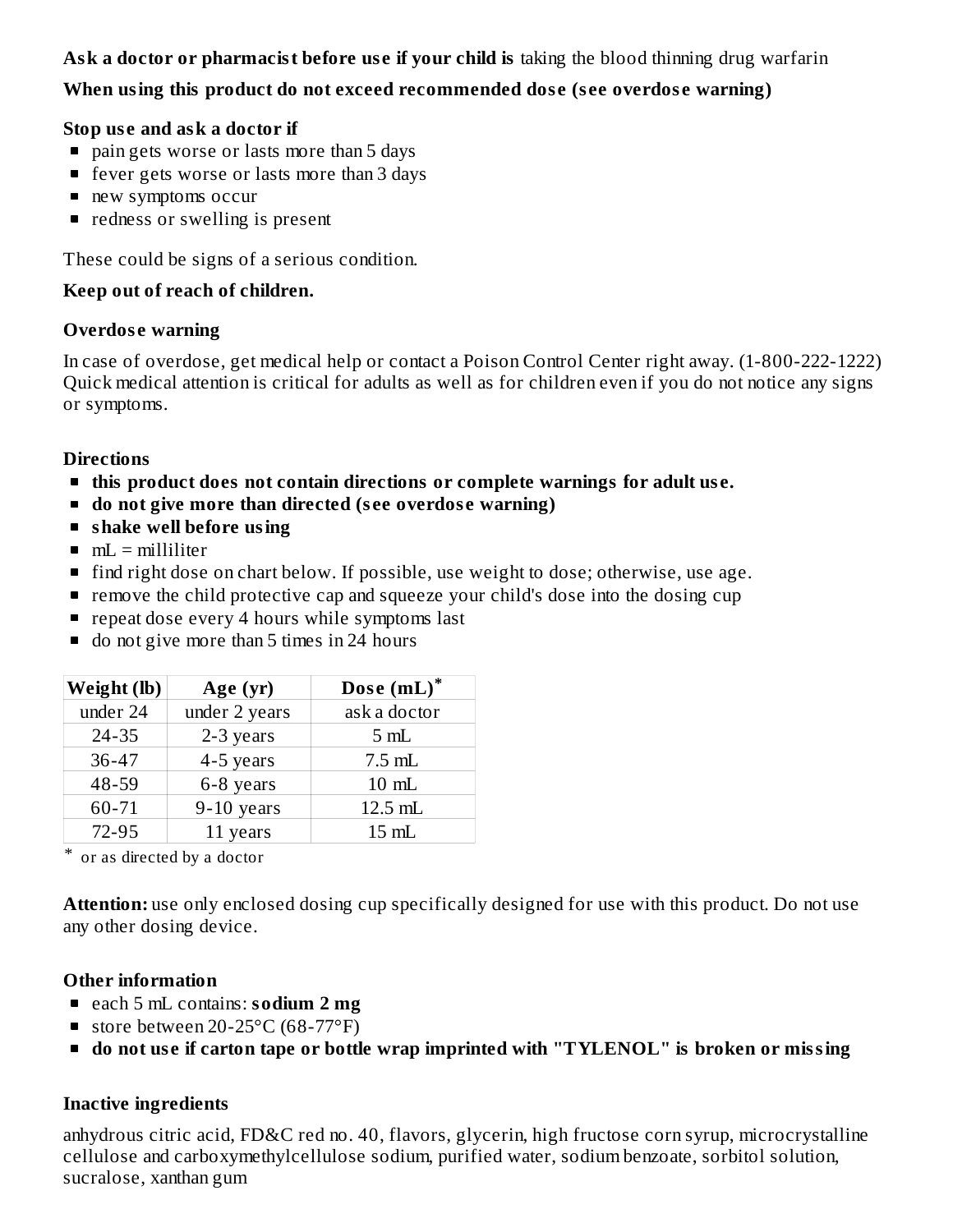# **Questions or comments?**

call **1-800-458-1635** (toll-free) or **215-273-8755** (collect)

### **PRINCIPAL DISPLAY PANEL**

NDC 50580-614-01

Children's  $\mathop{\mathrm{TYLENOL}}\nolimits^\circledR$ 

Acetaminophen (160 mg per 5 mL) Oral Suspension Pain Reliever-Fever Reducer

Pain + Fever

Ages 2-11 Years

No Parabens Ibuprofen Free Alcohol Free Aspirin Free

4 fl oz (120 mL) 160 mg per 5 mL Cherry Flavor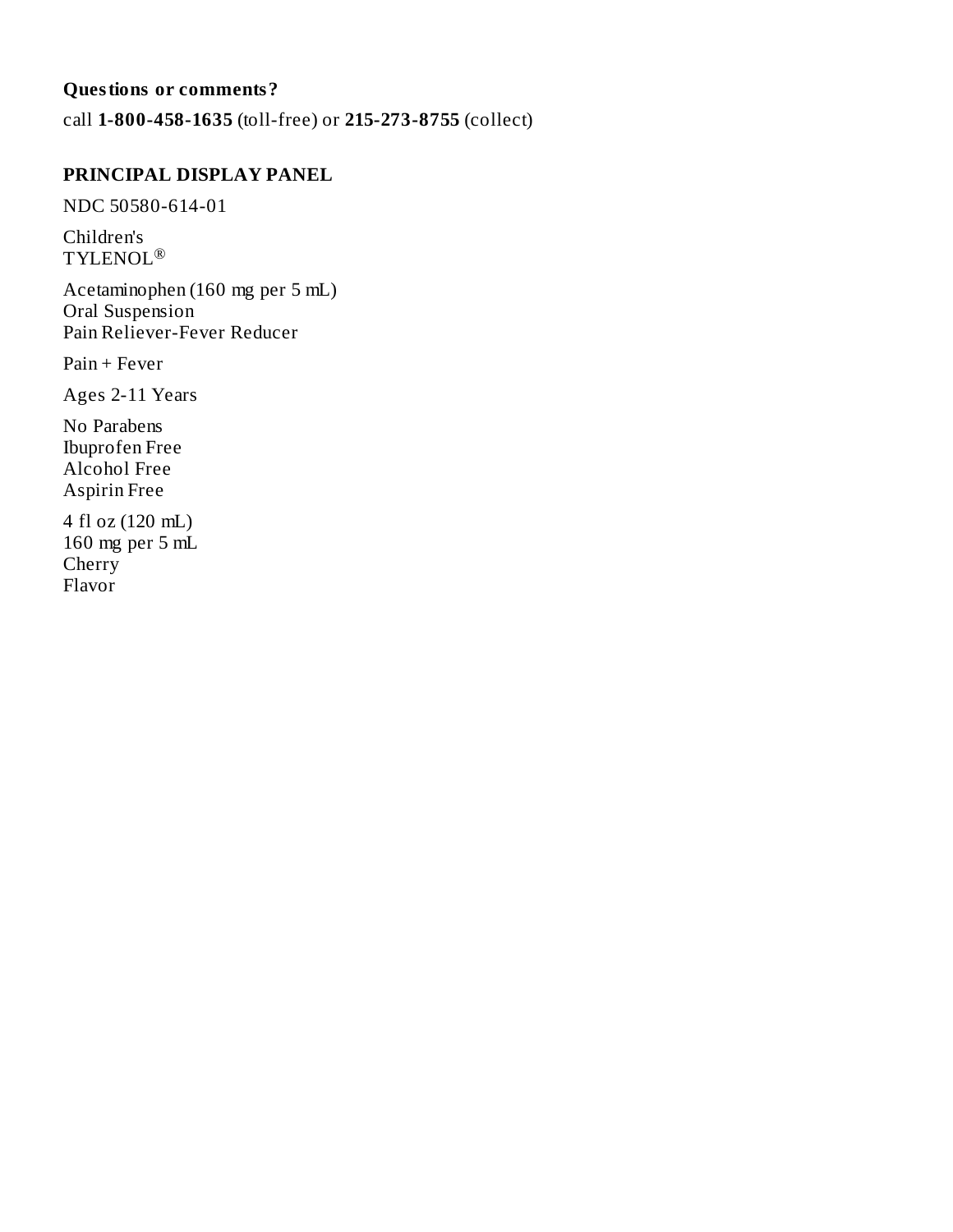

acetaminophen suspension

| <b>Product Information</b>     |                |                    |               |
|--------------------------------|----------------|--------------------|---------------|
| <b>Product Type</b>            | HUMAN OTC DRUG | Item Code (Source) | NDC:50580-614 |
| <b>Route of Administration</b> | ORAL           |                    |               |
|                                |                |                    |               |